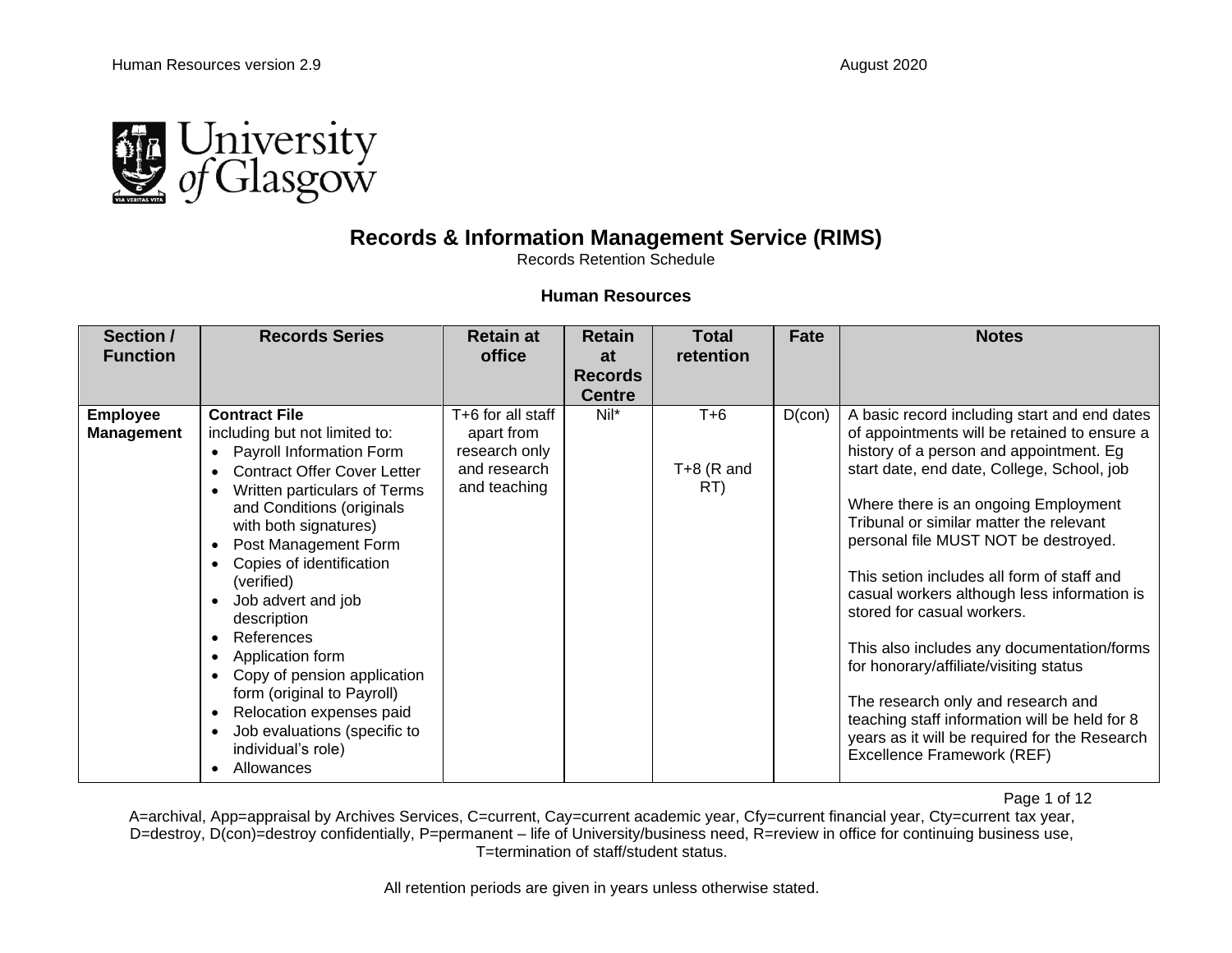| Section /<br><b>Function</b> | <b>Records Series</b>                                                                                                                                                                                                                                                                                                                                                                                                                                                                                                                                                                                                                                                                                             | <b>Retain at</b><br>office                                                       | <b>Retain</b><br>at<br><b>Records</b><br><b>Centre</b> | <b>Total</b><br>retention    | <b>Fate</b> | <b>Notes</b>                                                                                                                                                                          |
|------------------------------|-------------------------------------------------------------------------------------------------------------------------------------------------------------------------------------------------------------------------------------------------------------------------------------------------------------------------------------------------------------------------------------------------------------------------------------------------------------------------------------------------------------------------------------------------------------------------------------------------------------------------------------------------------------------------------------------------------------------|----------------------------------------------------------------------------------|--------------------------------------------------------|------------------------------|-------------|---------------------------------------------------------------------------------------------------------------------------------------------------------------------------------------|
|                              | Merit awards<br>$\bullet$<br>Salary<br>٠<br>Work address<br>Start and end dates<br>Termination of employment<br>Re-grading, promotion,<br>changes in terms and<br>conditions<br><b>Recognition &amp; Reward</b><br>$\bullet$<br>Working overseas<br>$\bullet$<br><b>Fitness to Practice Forms</b><br>(Clinical only)<br>Any other relevant<br>$\bullet$<br>correspondence<br>Redundancy consultation<br>$\bullet$<br>Criminal convictions form (no<br>longer require applicant to<br>complete this form as of July<br>$2010 -$ is now part of<br>application form)<br>Working permissions and<br>$\bullet$<br>relevant paperwork (as<br>appropriate)<br>Electronic timesheets (where<br>$\bullet$<br>appropriate) |                                                                                  |                                                        |                              |             |                                                                                                                                                                                       |
|                              | Personal detail<br>including but not limited to:<br>Name<br>$\bullet$<br>Address/Post code<br>Phone number<br>Title<br>$\bullet$                                                                                                                                                                                                                                                                                                                                                                                                                                                                                                                                                                                  | T+6 for all staff<br>apart from<br>research only<br>and research<br>and teaching | $Nil*$                                                 | $T+6$<br>$T+8$ (R and<br>RT) | $D$ (con)   | A basic record including start and end dates<br>of appointments will be retained to ensure a<br>history of a person and appointment. Eg<br>start date, end date, College, School, job |

Page 2 of 12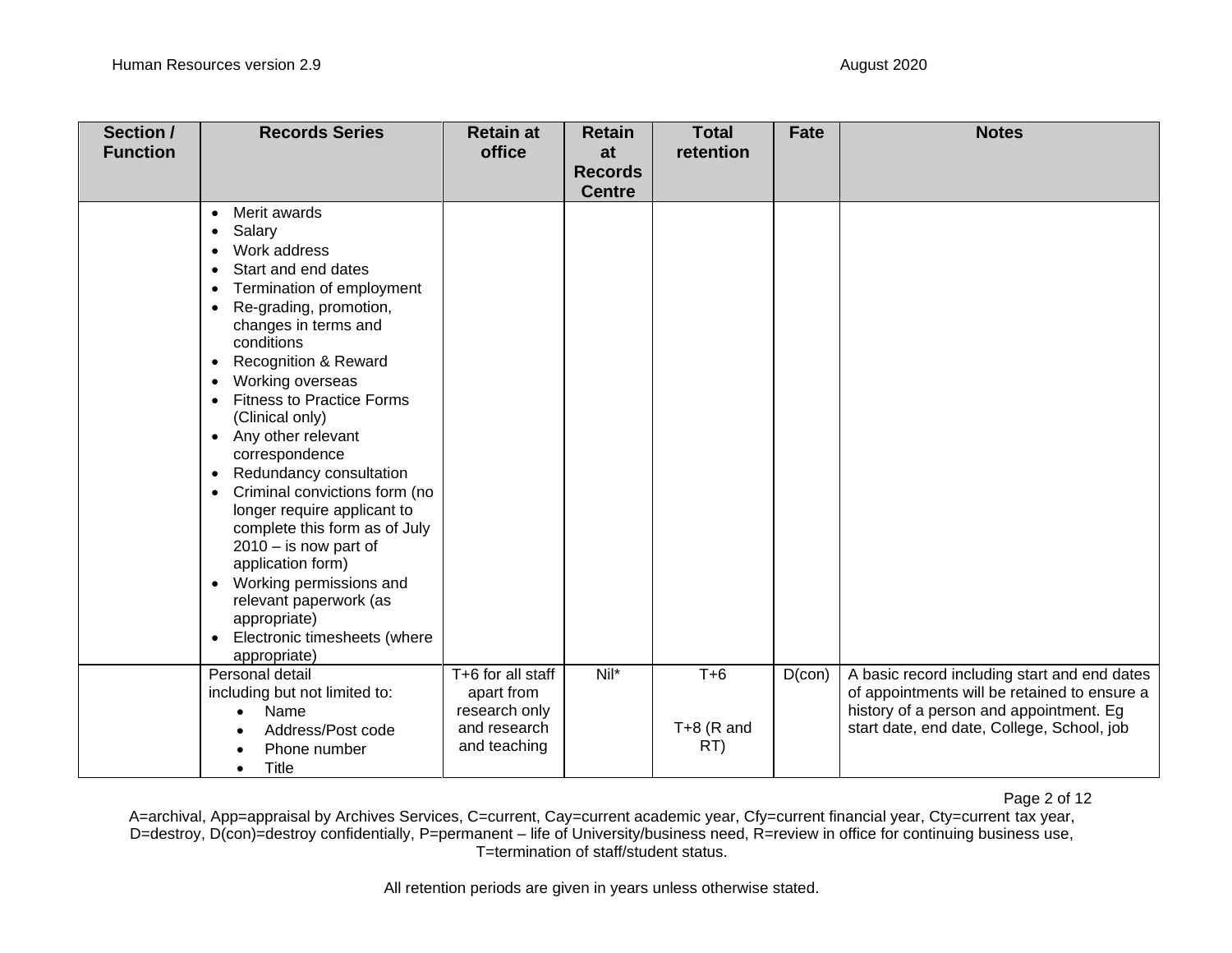| Section /<br><b>Function</b>    | <b>Records Series</b>                                                                                                           | <b>Retain at</b><br>office | <b>Retain</b><br>at | <b>Total</b><br>retention | Fate      | <b>Notes</b>                                                                                                                                                                                                                                                |
|---------------------------------|---------------------------------------------------------------------------------------------------------------------------------|----------------------------|---------------------|---------------------------|-----------|-------------------------------------------------------------------------------------------------------------------------------------------------------------------------------------------------------------------------------------------------------------|
|                                 |                                                                                                                                 |                            | <b>Records</b>      |                           |           |                                                                                                                                                                                                                                                             |
|                                 |                                                                                                                                 |                            | <b>Centre</b>       |                           |           |                                                                                                                                                                                                                                                             |
|                                 | Date of birth<br>$\bullet$<br>Sex<br>Nationality<br>National insurance<br>number<br>Bank account details<br>Child care vouchers |                            |                     |                           |           | The research only and research and<br>teaching staff information will be held for 8<br>years as it will be required for the Research<br>Excellence Framework (REF)                                                                                          |
|                                 | <b>Marital status</b>                                                                                                           | $T+75$                     | Nil                 | $T+75$                    | D         | Required for pension purposes                                                                                                                                                                                                                               |
|                                 | Next of kin/emergency contact                                                                                                   | $T+1$                      | Nil                 | $T+1$                     | D         |                                                                                                                                                                                                                                                             |
|                                 | Equality monitoring information                                                                                                 | $T+1$                      | Nil                 | $T+1$                     | D         |                                                                                                                                                                                                                                                             |
|                                 | Staff photographs                                                                                                               | $T+1$                      | Nil                 | $T+1$                     | D         |                                                                                                                                                                                                                                                             |
| <b>Attendance</b><br>management | Sickness absence recording                                                                                                      | $T + 6$                    | $Nil*$              | $T+6$                     | $D$ (con) | Information from fit note should be entered<br>into computerised HR record. It should not<br>be retained as a separate record, once<br>recorded, if original, it should be given back<br>to the member of staff and any copies<br>destroyed confidentially. |
|                                 | Return to work form (including<br>Attendance Improvement plan)                                                                  | $T + 6$                    | Nil                 | $T + 6$                   | $D$ (con) | Where review triggers are met or where<br>there are any other causes for concern, this<br>information will be recorded in the HR file.                                                                                                                      |
|                                 | Maternity Leave - entitlements<br>and calculations of Statutory<br><b>Maternity Leave</b><br>Maternity form MatB1               | $T+6$                      | $Nil^*$             | $T+6$                     | $D$ (con) | Any correspondence, medical records etc.<br>relating to maternity leave                                                                                                                                                                                     |
|                                 | Parental/Paternity leave                                                                                                        | $T + 6$                    | Nil*                | $T + 6$                   | $D$ (con) | CIPD recommended best practice.<br>Payroll will retain majority of information on<br>this topic                                                                                                                                                             |
|                                 | Adoption leave                                                                                                                  | $T+6$                      | Nil*                | $T+6$                     | $D$ (con) |                                                                                                                                                                                                                                                             |
|                                 | Other leave e.g. emergency time<br>off, unpaid                                                                                  | $T+6$                      | Nil*                | $T+6$                     | $D$ (con) |                                                                                                                                                                                                                                                             |

Page 3 of 12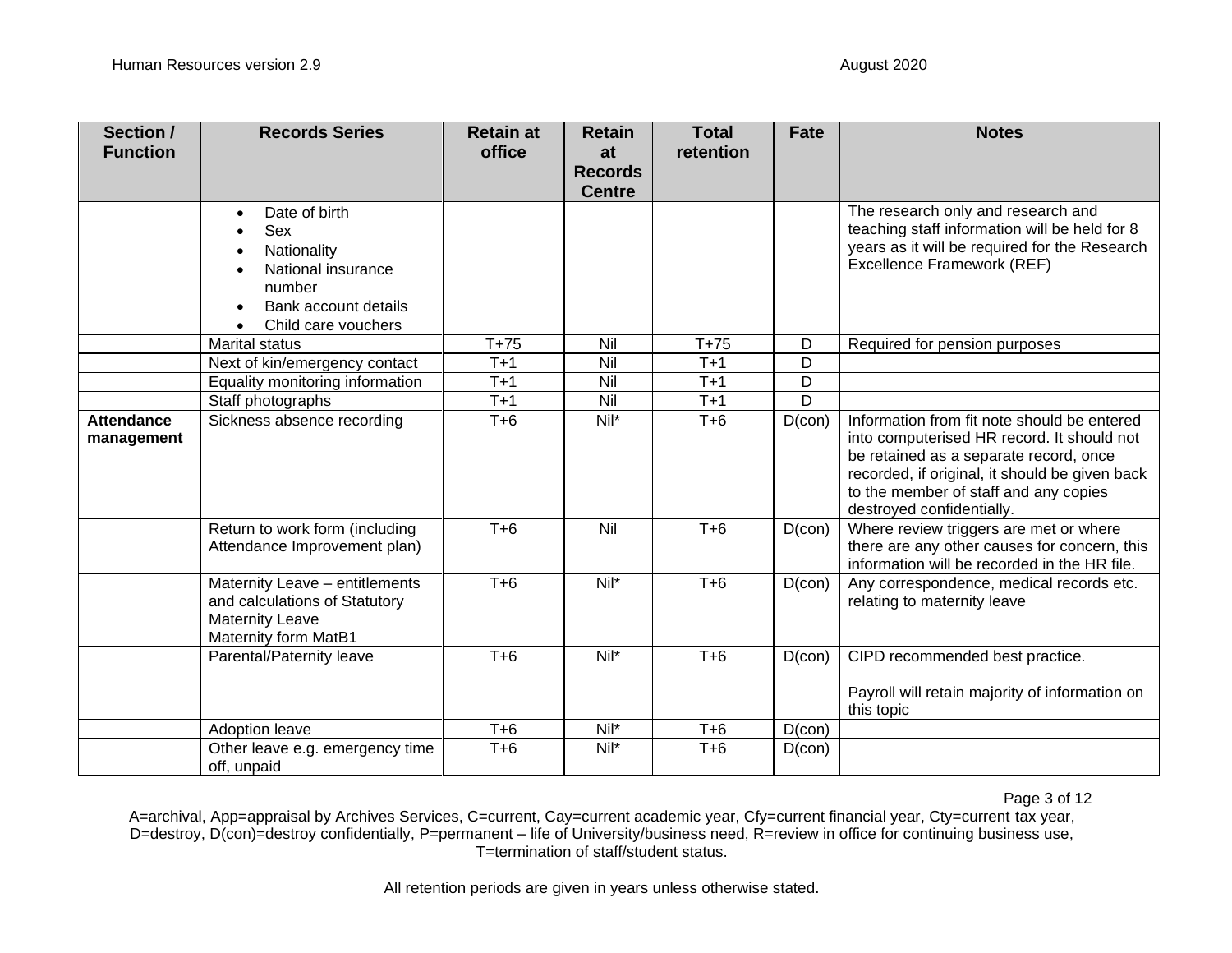| Section /<br><b>Function</b>        | <b>Records Series</b>                                                                       | <b>Retain at</b><br>office     | <b>Retain</b><br>at<br><b>Records</b><br><b>Centre</b> | <b>Total</b><br>retention      | <b>Fate</b> | <b>Notes</b>                                                                                               |
|-------------------------------------|---------------------------------------------------------------------------------------------|--------------------------------|--------------------------------------------------------|--------------------------------|-------------|------------------------------------------------------------------------------------------------------------|
|                                     | Annual leave requests including<br>authorisation                                            | $T+1$                          | $Nil*$                                                 | $C+1$                          | D           | Stored in CoreHR - to be reviewed                                                                          |
|                                     | <b>Disclosure Scotland checks</b>                                                           | From receipt +<br>1 month      | Nil                                                    | From receipt +<br>1 month      | $D$ (con)   | Forms kept in locked cabinet for one month<br>then destroyed. Certificate number<br>recorded on HR system. |
| Case<br>management                  | Disciplinary against employee -<br>dismissed cases (no action<br>taken after investigation) | Last action on<br>$case + 1$   | $Nil^*$                                                | Last action on<br>$case + 1$   | $D$ (con)   |                                                                                                            |
|                                     | Disciplinary against employee -<br>upheld cases (action taken)                              | Last action on<br>$case + 6$   | Nil*                                                   | Last action on<br>$case + 6$   | $D$ (con)   |                                                                                                            |
|                                     | Grievances - dismissed after<br>investigation                                               | Last action on<br>$case + 6$   | Nil*                                                   | Last action on<br>$case + 6$   | $D$ (con)   |                                                                                                            |
|                                     | Grievances - upheld:<br>institution's response, action<br>taken and outcome                 | Last action on<br>$case + 6$   | Nil*                                                   | Last action on<br>$case + 6$   | $D$ (con)   |                                                                                                            |
|                                     | Performance management<br>documents                                                         | Last action on<br>$case + 6$   | Nil*                                                   | Last action on<br>$case + 6$   | $D$ (con)   |                                                                                                            |
|                                     | Flexible working requests                                                                   | Last action on<br>$case + 6$   | Nil*                                                   | Last action on<br>$case + 6$   | $D$ (con)   |                                                                                                            |
| <b>PDR</b>                          | PDR forms (on line)                                                                         | $C+5$                          | $Nil*$                                                 | $C+5$                          | D           | Full form plus rating is stored in CoreHR                                                                  |
| <b>Employee</b><br><b>Relations</b> | <b>Agreements with Trade Unions</b><br>(Memorandums of<br>Understanding)                    | Until<br>superseded+<br>10     | Nil                                                    | Until<br>superseded+<br>10     | <b>RA</b>   |                                                                                                            |
|                                     | Institutional recognition/de-<br>recognition of Trade Unions                                | Termination of<br>agreement+10 | Nil                                                    | Termination of<br>agreement+10 | A           |                                                                                                            |
|                                     | Formal communications with<br>Trade Unions including minutes<br>of meetings                 | $C+10$                         | Nil                                                    | $C+10$                         | $D$ (con)   |                                                                                                            |
|                                     | Consultations/negotiations with<br>Trade Unions on specific issues                          | $C+10$                         | Nil                                                    | $C+10$                         | App         |                                                                                                            |
|                                     | Staff survey information                                                                    | $C + 10$                       | Nil                                                    | $C+10$                         | App         | Anonymised data                                                                                            |

Page 4 of 12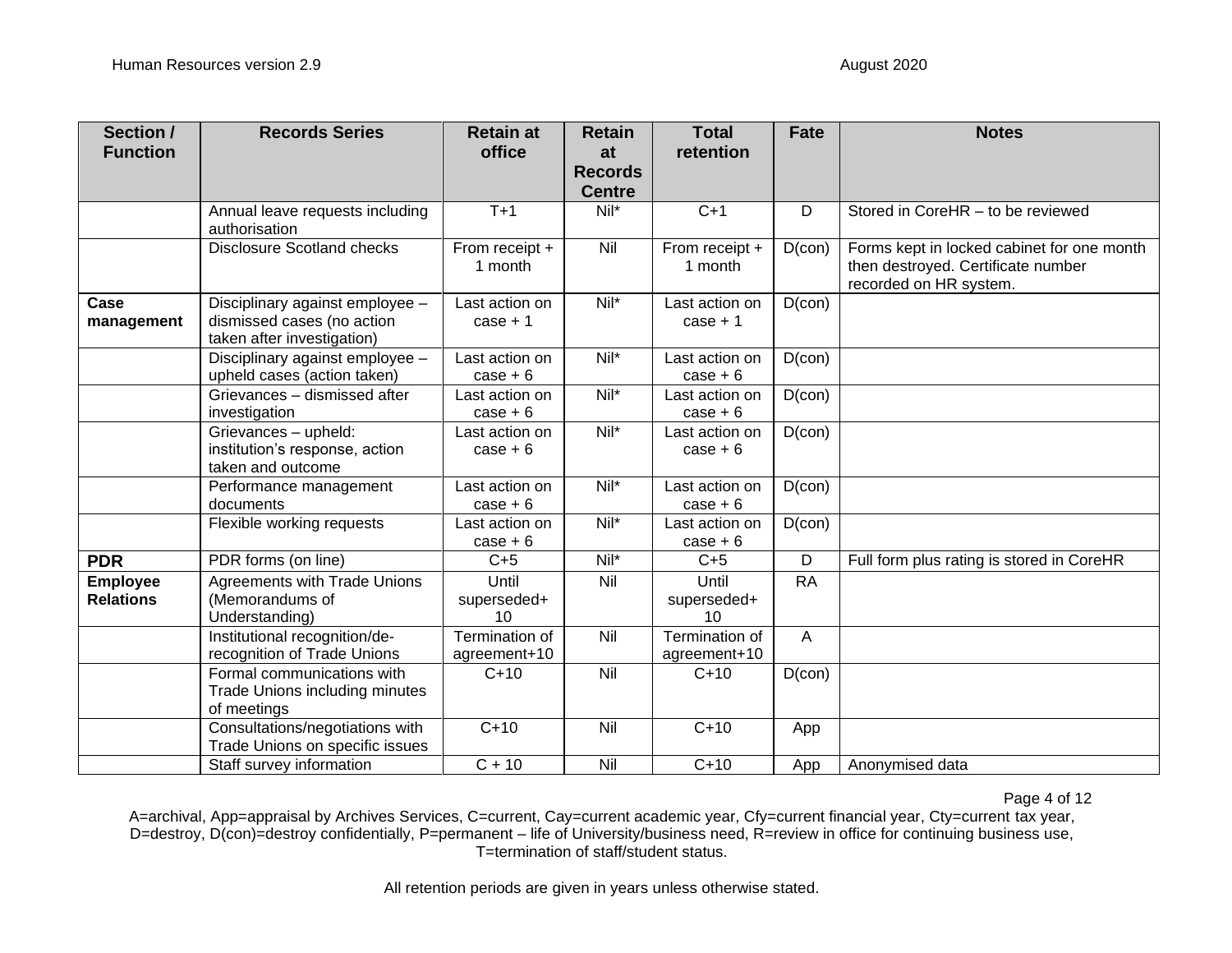| Section /<br><b>Function</b>      | <b>Records Series</b>                                                                                                                                                                                                                                                                                | <b>Retain at</b><br>office                                | <b>Retain</b><br>at<br><b>Records</b><br><b>Centre</b> | <b>Total</b><br>retention                                                       | <b>Fate</b> | <b>Notes</b>                                                                                                                                                                                                                                                                                                                                                           |
|-----------------------------------|------------------------------------------------------------------------------------------------------------------------------------------------------------------------------------------------------------------------------------------------------------------------------------------------------|-----------------------------------------------------------|--------------------------------------------------------|---------------------------------------------------------------------------------|-------------|------------------------------------------------------------------------------------------------------------------------------------------------------------------------------------------------------------------------------------------------------------------------------------------------------------------------------------------------------------------------|
| <b>Recruitment</b><br>& Selection | <b>Recruitment Pack</b><br>job advertisements and<br>surrounding documentation<br>enquiries about vacancies<br>and requests for<br>application forms<br>application forms and<br>interview notes for<br>unsuccessful candidates*<br>applicant tracking forms<br>appointment request<br>authorisation | Completion of<br>recruitment<br>$process* + 6$<br>months  | Nil                                                    | Completion of<br>recruitment<br>$process* + 6$<br>months                        | D           | *Completion of recruitment process will be<br>when a candidate has been appointed.<br>*Successful candidate's application form<br>and interview notes will be placed on<br>personal file (see below)                                                                                                                                                                   |
|                                   | Equal opportunities data                                                                                                                                                                                                                                                                             | Completion of<br>recruitment<br>process $* + 6$<br>months | Nil*                                                   | Completion of<br>recruitment<br>process <sup><math>*</math></sup> + 6<br>months | D           | Data collected during application process                                                                                                                                                                                                                                                                                                                              |
|                                   | Job Seekers Register<br>- CVs and personal details                                                                                                                                                                                                                                                   | $Cay + 1$                                                 | Nil                                                    | $Cay+1$                                                                         | $D$ (con)   | If job-seeker leaves University their JSR<br>entry is deleted.                                                                                                                                                                                                                                                                                                         |
|                                   | Unsuccessful candidates'<br>application forms held in E-<br>recruitment system                                                                                                                                                                                                                       | Vacancy<br>closed/date of<br>last $log-in + 6$<br>months  | Nil                                                    | Vacancy<br>closed/date of<br>last $log-in + 6$<br>months                        | $D$ (con)   | Unsuccessful applicants' information will be<br>kept 'live' in the e-recruitment system for 6<br>months once the vacancy is closed. After<br>this time the individual is emailed to advise<br>them that if they do not log in information<br>will be deleted. If they do log in then<br>information will be kept for another 12<br>months and the process is repeated. |
|                                   | Successful candidates'<br>application forms held in e-<br>recruitment system                                                                                                                                                                                                                         | Vacancy<br>closed+3<br>years                              | Nil                                                    | Vacancy<br>closed+3<br>years                                                    | $D$ (con)   | Successful applicants' online applications<br>are kept live for 3 years for use by the<br>candidate. After this period staff will be<br>emailed to advise that if they do not log in<br>to keep account activated then it will be<br>deleted. Relevant staff information will                                                                                          |

Page 5 of 12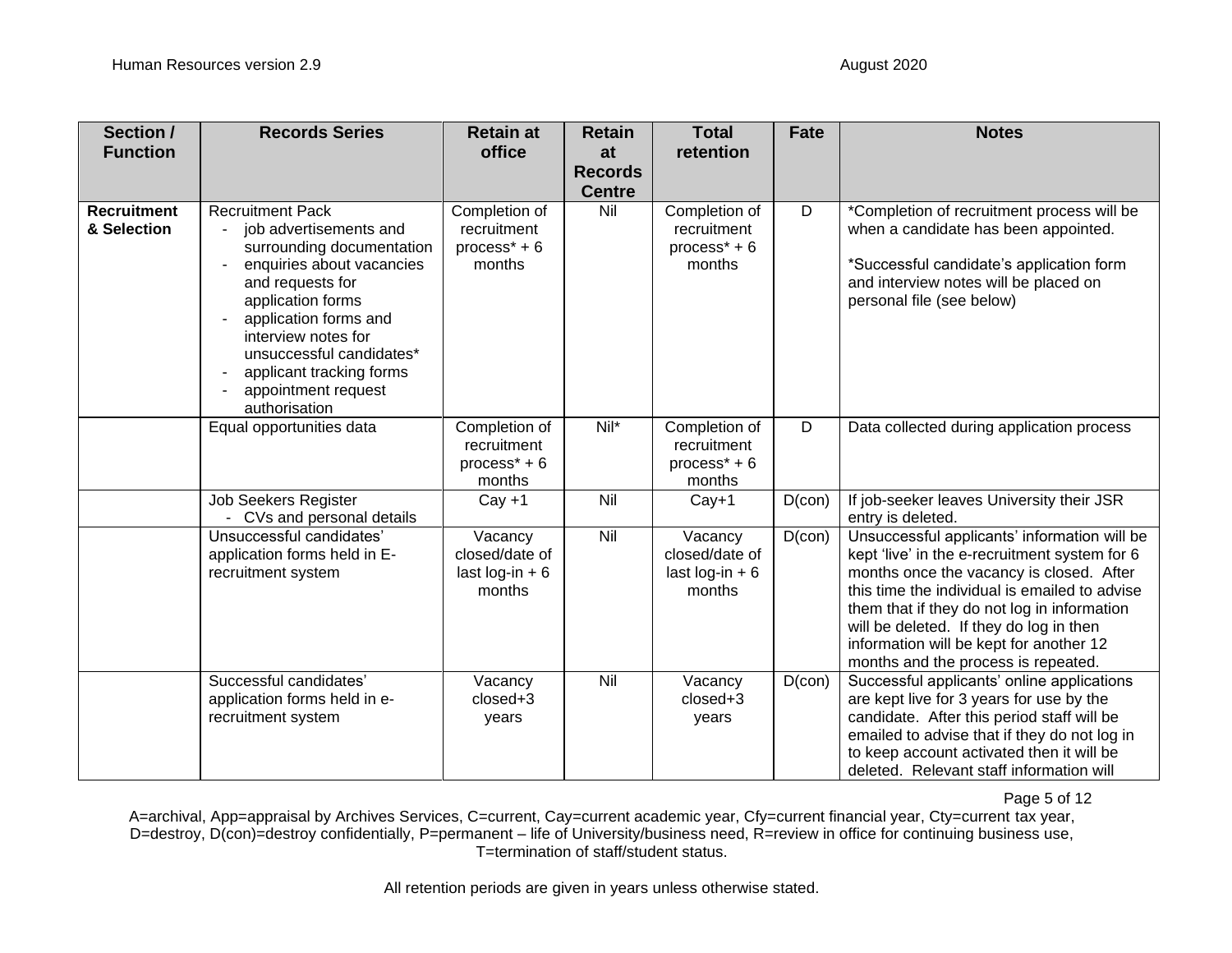| Section /<br><b>Function</b>       | <b>Records Series</b>                                                                                                    | <b>Retain at</b><br>office   | <b>Retain</b><br>at<br><b>Records</b><br><b>Centre</b> | <b>Total</b><br>retention    | <b>Fate</b>            | <b>Notes</b>                                                                                                                                                     |
|------------------------------------|--------------------------------------------------------------------------------------------------------------------------|------------------------------|--------------------------------------------------------|------------------------------|------------------------|------------------------------------------------------------------------------------------------------------------------------------------------------------------|
|                                    |                                                                                                                          |                              |                                                        |                              |                        | move to CoreHR eg name, address etc                                                                                                                              |
|                                    | Recruitment and selection<br>papers for successful candidate                                                             | $\rightarrow$                | $\longrightarrow$                                      | $\longrightarrow$            | $\rightarrow$          | Transfer to Personal File (scan from e-<br>recruitment)                                                                                                          |
|                                    | Interview expenses for<br>candidates travelling to interview<br>- copies only (originals to<br>Finance Office)           | $Cfy+1$                      | Nil                                                    | $Cfy+1$                      | $D$ (con)              |                                                                                                                                                                  |
|                                    | Authorisation of recruitment                                                                                             | $C+5$                        | Nil                                                    | $C+5$                        | D                      | Kept for audit purposes                                                                                                                                          |
|                                    | Unsolicited job applications                                                                                             | $\overline{N}$ il            | Nil                                                    | Nil                          | Return<br>to<br>sender | Unsolicited applications are returned to<br>sender along with information on<br>recruitment process                                                              |
|                                    | Grading of individual jobs:<br>correspondence, working<br>papers, outcomes and job<br>descriptions                       | P                            | Nil                                                    | P                            | P                      | Job gradings are related to the post and/or<br>job vacancy not kept separately under the<br>specific job title. Used as reference source<br>for future gradings. |
|                                    | National pay reviews - UCEA<br>(Universities and Colleges<br><b>Employers Association)</b>                               | $C+10$                       | Nil                                                    | $C+10$                       | App                    | Review to be completed by Head of Pay,<br>Performance and Reward                                                                                                 |
|                                    | Remuneration structure and<br>strategy                                                                                   | After<br>superseded+6        | Nil                                                    | After<br>superseded+6        | App                    | Review to be completed by Head of Pay,<br>Performance and Reward                                                                                                 |
| <b>Severance</b><br><b>Schemes</b> | Administration of large-scale<br>severance schemes: details of<br>scheme, calculations,<br>implementation, final reports | Final action on<br>scheme+10 | Nil                                                    | Final action on<br>scheme+10 | D                      |                                                                                                                                                                  |
|                                    | Administration of large-scale<br>severance schemes: working<br>papers                                                    | Final action on<br>scheme+2  | Nil                                                    | Final action on<br>scheme+2  | D                      |                                                                                                                                                                  |
| Job<br><b>Evaluations</b>          | Job evaluations - working<br>papers and results of large-scale<br>exercises                                              | $C+10$                       | Nil                                                    | $C+10$                       | D                      |                                                                                                                                                                  |
| <b>Management</b>                  | <b>HESA</b> statistics                                                                                                   | $Cay+10$                     | Nil                                                    | $Cay+10$                     | D                      |                                                                                                                                                                  |

Page 6 of 12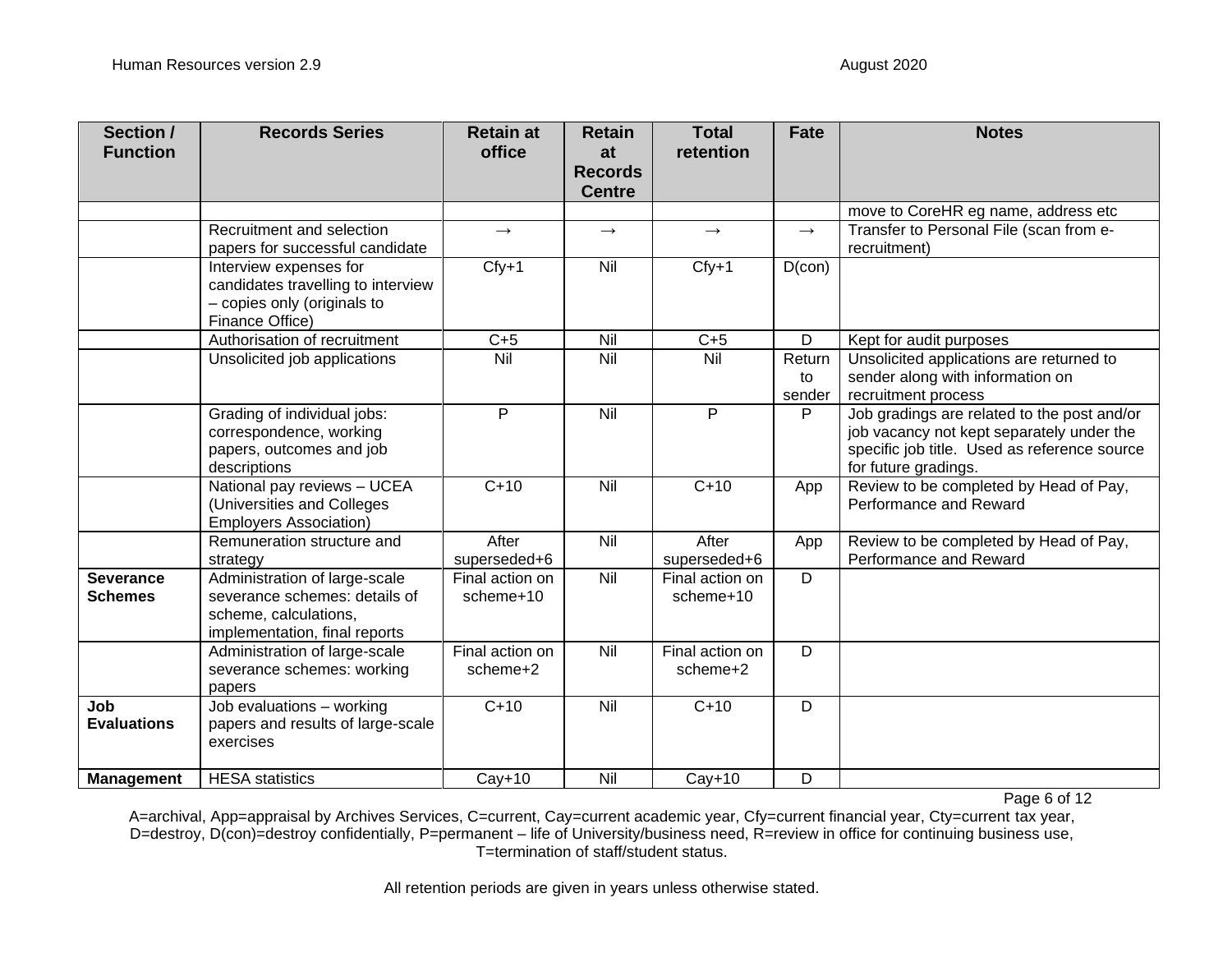| Section /<br><b>Function</b>       | <b>Records Series</b>                                                                                                                      | <b>Retain at</b><br>office        | <b>Retain</b><br>at<br><b>Records</b><br><b>Centre</b> | <b>Total</b><br>retention         | <b>Fate</b>                                  | <b>Notes</b>                                                                                                                                                                                                                                                                                                                                                                                                                                                                                                                                                                                                                |
|------------------------------------|--------------------------------------------------------------------------------------------------------------------------------------------|-----------------------------------|--------------------------------------------------------|-----------------------------------|----------------------------------------------|-----------------------------------------------------------------------------------------------------------------------------------------------------------------------------------------------------------------------------------------------------------------------------------------------------------------------------------------------------------------------------------------------------------------------------------------------------------------------------------------------------------------------------------------------------------------------------------------------------------------------------|
| Information                        |                                                                                                                                            |                                   |                                                        |                                   |                                              |                                                                                                                                                                                                                                                                                                                                                                                                                                                                                                                                                                                                                             |
| <b>Strategy</b>                    | HR strategy: master copy                                                                                                                   | Nil                               | Nil                                                    | Nil                               | A                                            | A master copy of any HR strategy should<br>be immediately sent to the University<br>Archives upon approval                                                                                                                                                                                                                                                                                                                                                                                                                                                                                                                  |
| <b>Policies</b>                    | HR policies: master copy                                                                                                                   | Until<br>superseded+5             | Nil                                                    | Until<br>superseded+5             | $\mathsf{R}$                                 |                                                                                                                                                                                                                                                                                                                                                                                                                                                                                                                                                                                                                             |
| <b>Committees</b>                  | HR Committee papers                                                                                                                        | $Cay+1$                           | Nil                                                    | $Cay+1$                           | ${\sf R}$                                    | To be reviewed by HR Director's office                                                                                                                                                                                                                                                                                                                                                                                                                                                                                                                                                                                      |
|                                    | Joint Committee of Consultation<br>and negotiation (union) papers                                                                          | $Cay+1$                           | Nil                                                    | $Cay+1$                           | R                                            | To be reviewed by HR Director's office                                                                                                                                                                                                                                                                                                                                                                                                                                                                                                                                                                                      |
|                                    | Policy Review group                                                                                                                        | $Cay+1$                           | Nil                                                    | $Cay+1$                           | $\mathsf R$                                  | To be reviewed by HR Director's office                                                                                                                                                                                                                                                                                                                                                                                                                                                                                                                                                                                      |
| <b>Advisory</b><br><b>Networks</b> | <b>Harassment Advisors' Network</b><br>(HAN)<br>Informal harassment complaint<br>case material - cases not<br>progressed to a formal stage | HAN case<br>closed if<br>informal | Nil                                                    | HAN case<br>closed if<br>informal | $D$ (con)                                    | The EDU provide support to staff and<br>students through the Harassment Advisors'<br>Network during the informal initial stages of<br>harassment complaints. These records are<br>held by the Harassment Advisors until the<br>HAN case is closed, which occurs if:<br>Case is resolved informally;<br>The harassee drops the case;<br>The harassee progresses the case<br>to a formal stage.<br>Material includes meeting notes (where<br>kept) and other relevant paperwork. When<br>informal complaint cases are not<br>progressed to formal stage, all material is<br>passed back to EDU by the Harassment<br>Advisors. |
|                                    | Harassment Advisors' Network<br>(HAN)<br>Informal harassment complaint<br>case material - Student cases                                    | $\rightarrow$                     | $\rightarrow$                                          | $\rightarrow$                     | <b>HAN</b><br>to<br>pass<br>to<br><b>SRC</b> | These records are held by the Harassment<br>Advisors. The involvement of the HAN<br>ceases when a case is formalised, at this<br>point the Harassment Advisors should pass<br>all of this material to the Students'                                                                                                                                                                                                                                                                                                                                                                                                         |

Page 7 of 12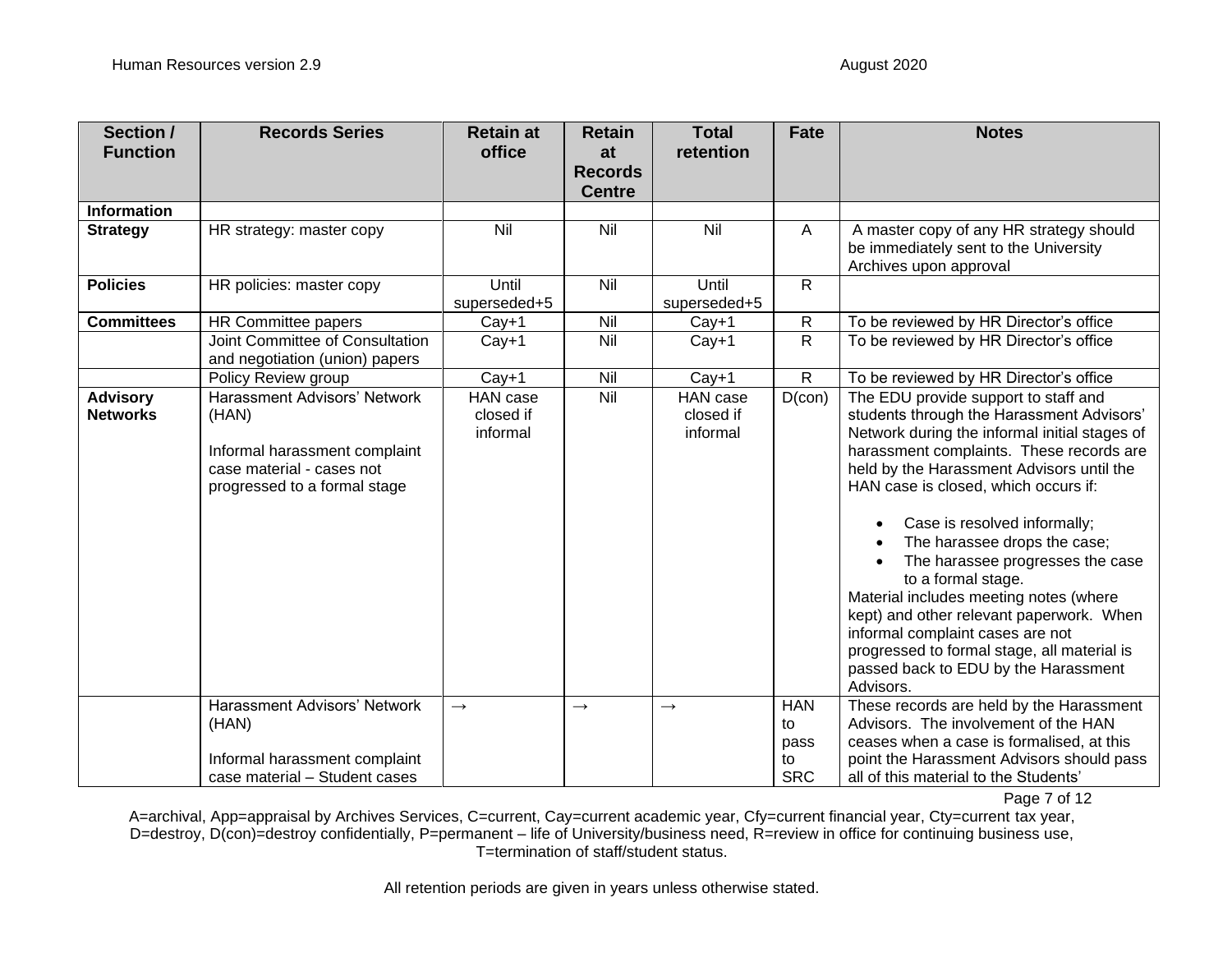| Section /<br><b>Function</b> | <b>Records Series</b>                                                                                                                        | <b>Retain at</b><br>office              | <b>Retain</b><br>at<br><b>Records</b><br><b>Centre</b> | <b>Total</b><br>retention               | <b>Fate</b>      | <b>Notes</b>                                                                                                                                                                                                                                                                                                                                                                                                                                                                  |
|------------------------------|----------------------------------------------------------------------------------------------------------------------------------------------|-----------------------------------------|--------------------------------------------------------|-----------------------------------------|------------------|-------------------------------------------------------------------------------------------------------------------------------------------------------------------------------------------------------------------------------------------------------------------------------------------------------------------------------------------------------------------------------------------------------------------------------------------------------------------------------|
|                              | progressed to a formal stage                                                                                                                 |                                         |                                                        |                                         | Advice<br>Centre | Representative Council (SRC) Advice<br>Centre.<br>Material includes meeting notes and other<br>relevant paperwork.                                                                                                                                                                                                                                                                                                                                                            |
|                              | <b>Harassment Advisors' Network</b><br>(HAN)<br>Informal harassment complaint<br>case material - Staff cases<br>progressed to a formal stage | Case<br>progressed to<br>formal stage + | Nil                                                    | Case<br>progressed to<br>formal stage + | $D$ (con)        | These records are held by the Harassment<br>Advisors. The involvement of the HAN<br>ceases when a case is formalised, at this<br>point the HAN case is closed and the<br>Harassment Advisors should pass all<br>materials relating to the informal process<br>back to EDU.<br>The case material relating to the informal<br>complaint is not passed to HR as this would<br>be in breach of the agreement with the<br>harassee. Formal staff casework notes are<br>held by HR. |
|                              | Harassment Advisors' Network<br>Monitoring Forms (hard copy)                                                                                 | $Cay+1$                                 | Nil                                                    | Date entered<br>onto database<br>$+1$   | $D$ (con)        | These records contain data in relation to<br>HAN cases. They are completed by the<br>alleged harassee (staff or student) in<br>conjunction with the HAN advisor at the<br>stage where the HAN has no further input<br>(i.e. case has been resolved at informal<br>stage or is being formalised by the<br>staff/student).                                                                                                                                                      |
| <b>Complaints</b>            | Cases against<br>University/Staff/Students                                                                                                   | Until case<br>closed                    | Nil                                                    | Until case<br>closed                    | $D$ (con)        | EDU is occasionally asked to provide<br>guidance to the University and/or to the<br>member of staff/student involved. Finalised<br>paperwork is held by HR (for staff) and<br>Senate (for students). Paperwork for cases                                                                                                                                                                                                                                                      |

Page 8 of 12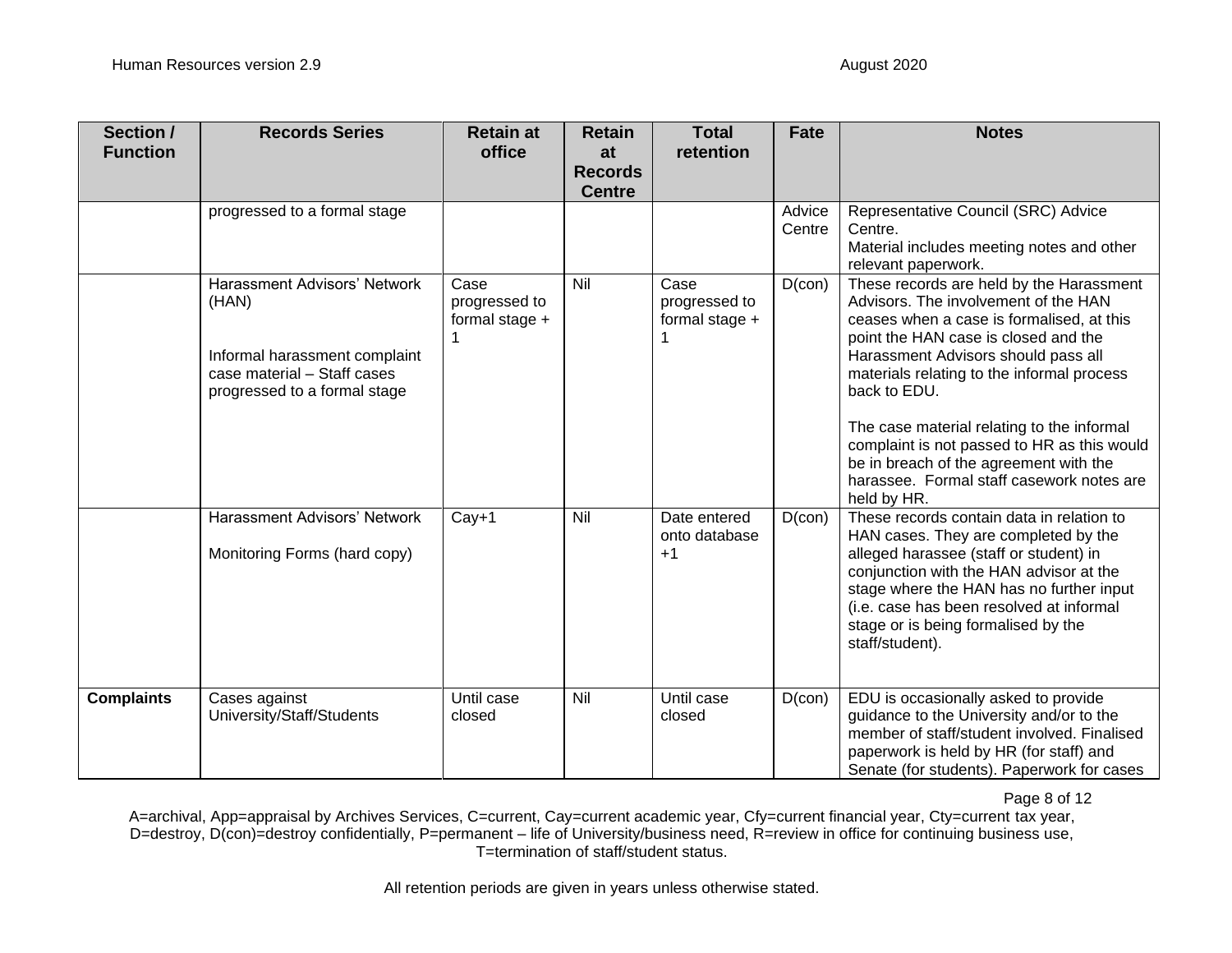| Section /<br><b>Function</b>        | <b>Records Series</b>                                                                                                                                                                                                                                                     | <b>Retain at</b><br>office              | <b>Retain</b><br>at<br><b>Records</b> | <b>Total</b><br>retention               | Fate                 | <b>Notes</b>                                                                                                                                                                                                                                              |
|-------------------------------------|---------------------------------------------------------------------------------------------------------------------------------------------------------------------------------------------------------------------------------------------------------------------------|-----------------------------------------|---------------------------------------|-----------------------------------------|----------------------|-----------------------------------------------------------------------------------------------------------------------------------------------------------------------------------------------------------------------------------------------------------|
|                                     |                                                                                                                                                                                                                                                                           |                                         | <b>Centre</b>                         |                                         |                      | against the University are held either by<br>Senate or, where conducted outwith<br>Senate, paperwork is held by the relevant<br>administering area.                                                                                                       |
|                                     | <b>Equality and Diversity Strategy</b><br>Committee (EDSC)<br>Minutes (finalised)<br>Committee papers                                                                                                                                                                     | $Cay+5$                                 | Nil                                   | $Cay+5$                                 | $A^*$                | Chaired by the Principal, reports to the<br>Senate and Court. EDU clerk for this<br>committee.<br>*After the retention period at office elapses,<br>send a hard copy of the minutes and other<br>committee papers to Archives for<br>permanent retention. |
|                                     | <b>Equality Groups</b><br><b>Disability Equality Group</b><br><b>Race Equality Group</b><br><b>Sexual Orientation Equality</b><br>Group<br><b>Gender Equality Steering Group</b><br><b>Religion and Belief Equality</b><br>Group<br>Minutes (finalised)<br>Meeting papers | $Cay+5$                                 | Nil                                   | $Cay+5$                                 | A                    | EDU clerk for all these Groups.<br>Each group meets 3 or 4 times per year<br>and minutes produced for each meeting.<br>Meetings are chaired by the Equality<br>Champion who delivers a verbal update to<br>EDSC when it meets.                            |
| ED Policy/<br>Scheme<br>Development | Policies (finalised)                                                                                                                                                                                                                                                      | Until<br>superseded+5                   | Nil                                   | Until<br>superseded+5                   | $\mathsf{A}^{\star}$ | *After the retention period at office elapses,<br>send a hard copy of the policy to Archives<br>for permanent retention.                                                                                                                                  |
| <b>REF</b>                          | Complex circumstances case<br>work and evidence<br>Minutes from Equality and<br>Diversity meetings                                                                                                                                                                        | Until REF<br>results are<br>published+2 | Nil                                   | Until REF<br>results are<br>published+2 | $D$ (con)            | Will depend on arrangements for the<br>collection of information for each REF                                                                                                                                                                             |

Page 9 of 12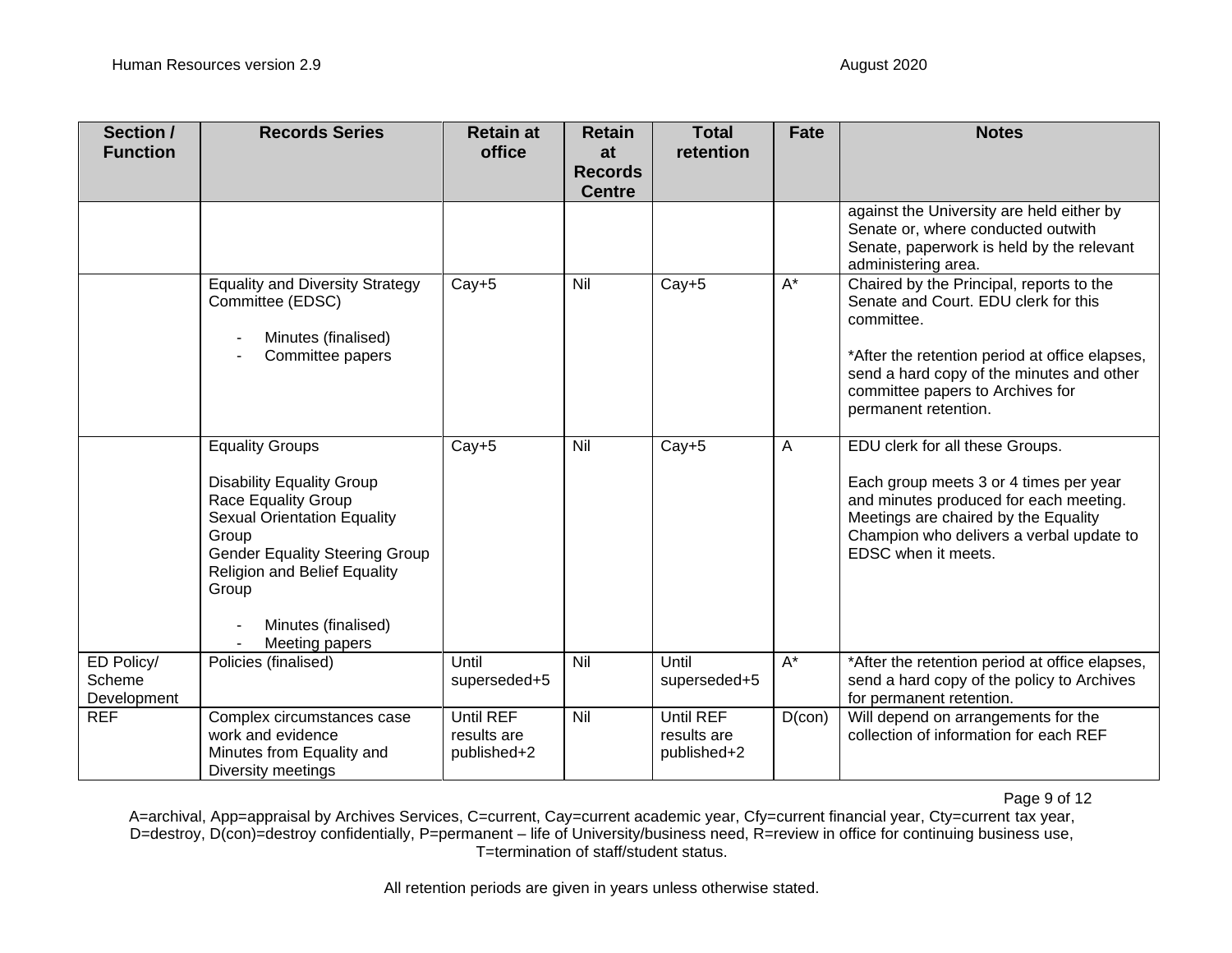| Section /<br><b>Function</b>                             | <b>Records Series</b>                                                                     | <b>Retain at</b><br>office | <b>Retain</b><br>at             | <b>Total</b><br>retention | <b>Fate</b> | <b>Notes</b>                                                                                                                                                                                                                                     |
|----------------------------------------------------------|-------------------------------------------------------------------------------------------|----------------------------|---------------------------------|---------------------------|-------------|--------------------------------------------------------------------------------------------------------------------------------------------------------------------------------------------------------------------------------------------------|
|                                                          |                                                                                           |                            | <b>Records</b><br><b>Centre</b> |                           |             |                                                                                                                                                                                                                                                  |
| <b>EOD courses</b>                                       | Material for courses run by EOD<br>staff                                                  | Life of<br>$course + 1$    | Nil                             | Life of<br>$course + 1$   | D           | Held electronically                                                                                                                                                                                                                              |
|                                                          | Online course material                                                                    | Life of<br>course+1        | Nil                             | Life of<br>course+1       | D           | Held on Moodle                                                                                                                                                                                                                                   |
|                                                          | List of course attendees held in<br><b>CORE</b>                                           | $T+1$                      | Nil                             | $T+1$                     | D           |                                                                                                                                                                                                                                                  |
|                                                          | List of course attendees held in<br>spreadsheet                                           | $T+1$                      | Nil                             | $T+1$                     | D           | Data held in a spreadsheet going back to<br>2002. someone would be working at the<br>University although EOD staff will delete<br>records if they receive confirmation that a<br>staff member has left.                                          |
|                                                          | Course evaluation forms                                                                   | $Cay+1$                    | Nil                             | $Cay+1$                   | D           | Anonymised                                                                                                                                                                                                                                       |
| <b>Procurement</b>                                       | Documentation for procurement<br>exercises undertaken by EOD                              | End of<br>contract +6      | Nil                             | End of<br>contract $+6$   | D           | Includes financial records and supporting<br>records                                                                                                                                                                                             |
|                                                          | Documentation for procurement<br>exercises undertaken by<br>University's Procurement team | End of<br>contract+1       | Nil                             | End of<br>$contract+1$    | D           | Procurement team deal with the financial<br>documents but EOD hold supporting<br>documentation including market research,<br>correspondence etc                                                                                                  |
| Learning<br><b>Works</b>                                 | Applicant names & staff<br>numbers                                                        | $Cfy+6$                    | Nil                             | $Cfy+6$                   | $D$ (con)   | Records for the past 7 years were scanned<br>and saved to disc. Going forward these<br>records are created and held electronically.<br>Retention period confirmed by Finance.                                                                    |
| <b>International</b><br><b>Experience</b><br><b>Fund</b> | Applications and letters of<br>outcome, including details of<br>awards granted            | $Cfy+6$                    | Nil                             | $Cfy+6$                   | $D$ (con)   | From 2017 MaRIO will process all financial<br>claims.<br>EOD will keep financial claim records prior<br>to this date as per the cfy+6 time period<br>specified. Following this EOD will destroy<br>the records after each individual staff trip. |
|                                                          | <b>Progress Reports</b>                                                                   | $\Box$                     | $\Box$                          | $\Box$                    | P           | Held electronically and available through                                                                                                                                                                                                        |

Page 10 of 12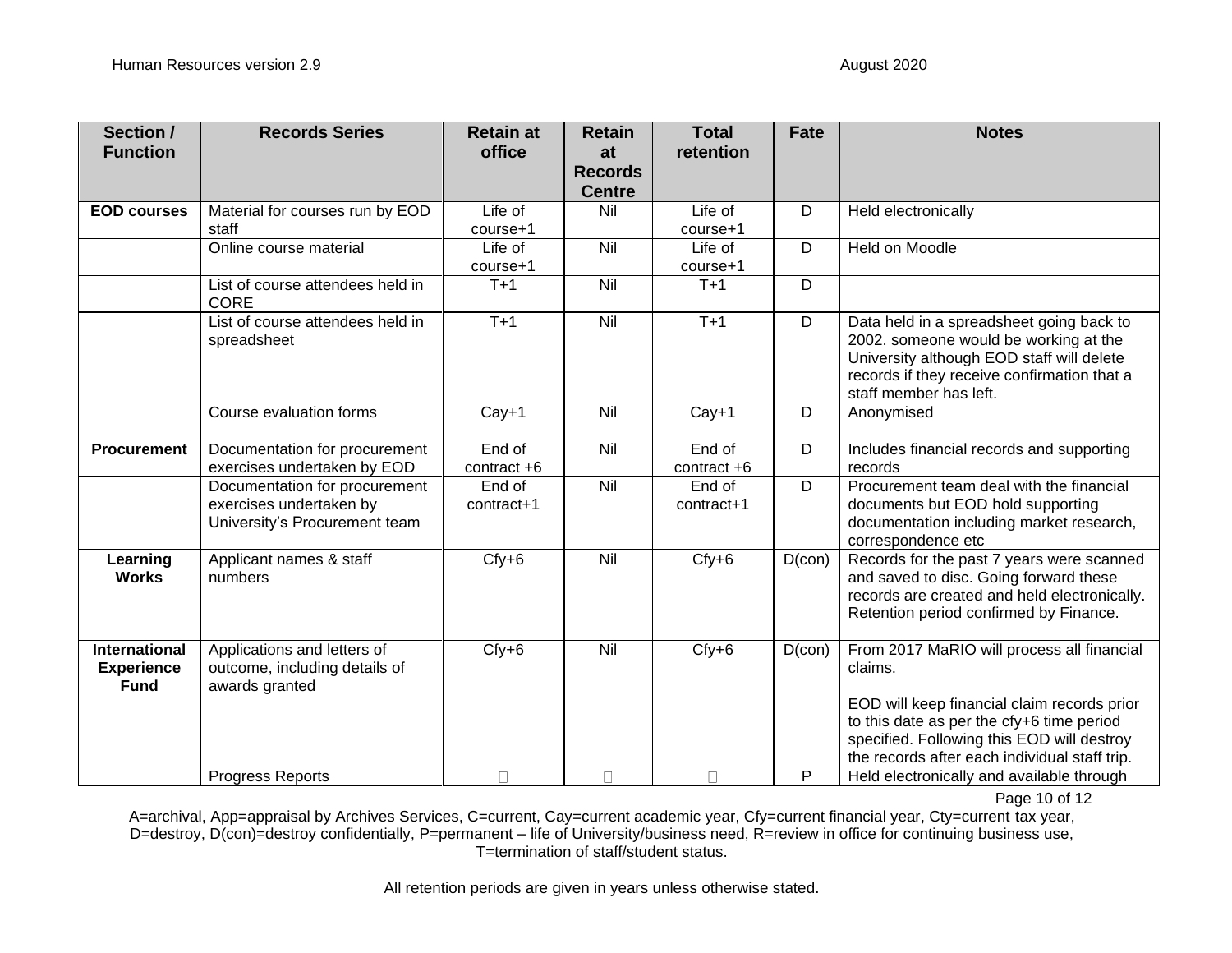| Section /<br><b>Function</b>        | <b>Records Series</b>                                                                                                        | <b>Retain at</b><br>office | <b>Retain</b><br>at<br><b>Records</b><br><b>Centre</b> | <b>Total</b><br>retention | <b>Fate</b>     | <b>Notes</b>                                                                                                                                                                                                                                                                                                                                                                                                                                                                |
|-------------------------------------|------------------------------------------------------------------------------------------------------------------------------|----------------------------|--------------------------------------------------------|---------------------------|-----------------|-----------------------------------------------------------------------------------------------------------------------------------------------------------------------------------------------------------------------------------------------------------------------------------------------------------------------------------------------------------------------------------------------------------------------------------------------------------------------------|
|                                     |                                                                                                                              |                            |                                                        |                           |                 | Sharepoint as an information source for<br>other candidates.                                                                                                                                                                                                                                                                                                                                                                                                                |
| <b>Modern</b><br><b>Apprentices</b> | <b>Modern Apprentice Files</b><br>(includes: information about<br>qualifications/<br>registration/attendance/<br>attainment) | Last claim<br>$date + 2$   | $\mathbf{1}$                                           | Last claim<br>$date + 3$  | $D$ (con)       | Some information is a duplicate of HR<br>records but SQA and various lead bodies<br>(eg CfA and CITB) qualification information<br>and registration and attainment records are<br>unique.<br>SQA and lead bodies attainment records<br>are sent to HR for inclusion in the personal<br>file and other records destroyed.<br>From Dec 2015 records are scanned and<br>held electronically (Andrea Miller<br>responsible for deleting at the end of the<br>retention period.) |
|                                     | Payment records (from Scottish<br>Enterprise system for BACS<br>payment) - copies                                            | $Cfy + 1$                  | Nil                                                    | $Cfy + 1$                 | $D$ (con)       | Master record held on Agresso.                                                                                                                                                                                                                                                                                                                                                                                                                                              |
|                                     | Modern Apprentice<br>Questionnaires                                                                                          | 3                          | Nil                                                    | 3                         | $D(\text{con})$ |                                                                                                                                                                                                                                                                                                                                                                                                                                                                             |
| Inst.<br>Leadership<br>man.         | ILM assignments                                                                                                              | 6 months                   | Nil                                                    | 6 months                  | $D$ (con)       | Candidates are asked if they wish<br>assignments to be returned to them. If not<br>they are destroyed.                                                                                                                                                                                                                                                                                                                                                                      |
|                                     | ILM files (including registrations,<br>attainments, mark sheets and<br>EV reports)                                           | $Cfy + 2$                  | $\overline{2}$                                         | $Cfy + 4$                 | $D$ (con)       | Files were weeded of personal information<br>prior to sending to Records Centre.<br>From Dec 2015 records are scanned and<br>held electronically (Andrea Miller<br>responsible for deleting at the end of the<br>retention period.)                                                                                                                                                                                                                                         |
| <b>ESF</b>                          | <b>European Social Funding</b><br>documentation relating to 2000-<br>2006 Work Programme                                     | $6\phantom{1}$             | Until 31<br>Dec 2017                                   | Until 31 Dec<br>2017*     | $D$ (con)       | *On the advice of Scottish Government<br>Portfolio and Compliance Manager<br>(confirmed Feb 2016)                                                                                                                                                                                                                                                                                                                                                                           |
| <b>Volunteer</b>                    | Database of volunteer details,                                                                                               | $C+3$                      | Nil                                                    | $C+3$                     | R               | Database contains: name, number of                                                                                                                                                                                                                                                                                                                                                                                                                                          |

Page 11 of 12